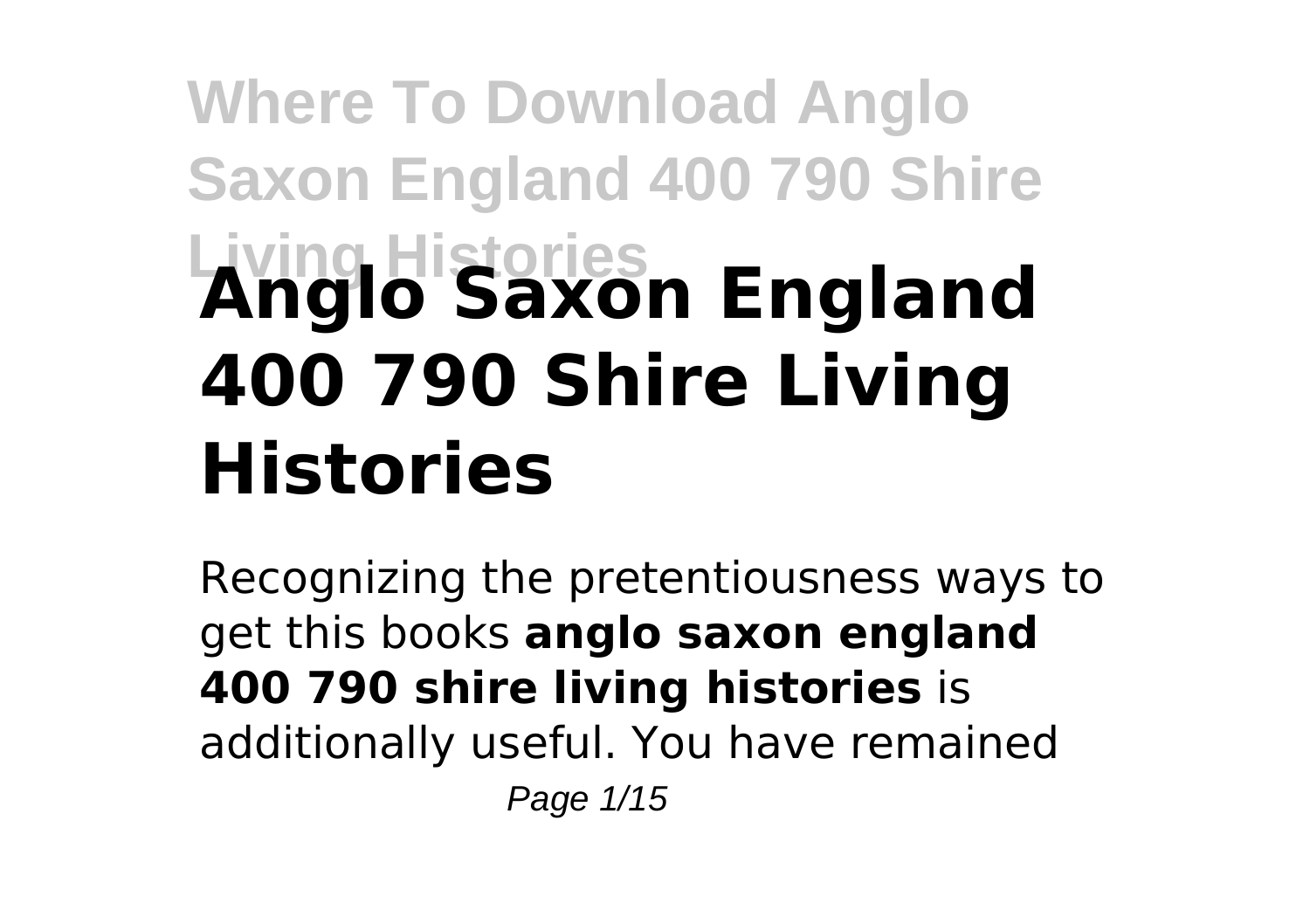**Where To Download Anglo Saxon England 400 790 Shire** in right site to begin getting this info. get the anglo saxon england 400 790 shire living histories member that we have the funds for here and check out the link.

You could purchase guide anglo saxon england 400 790 shire living histories or get it as soon as feasible. You could quickly download this anglo saxon

Page 2/15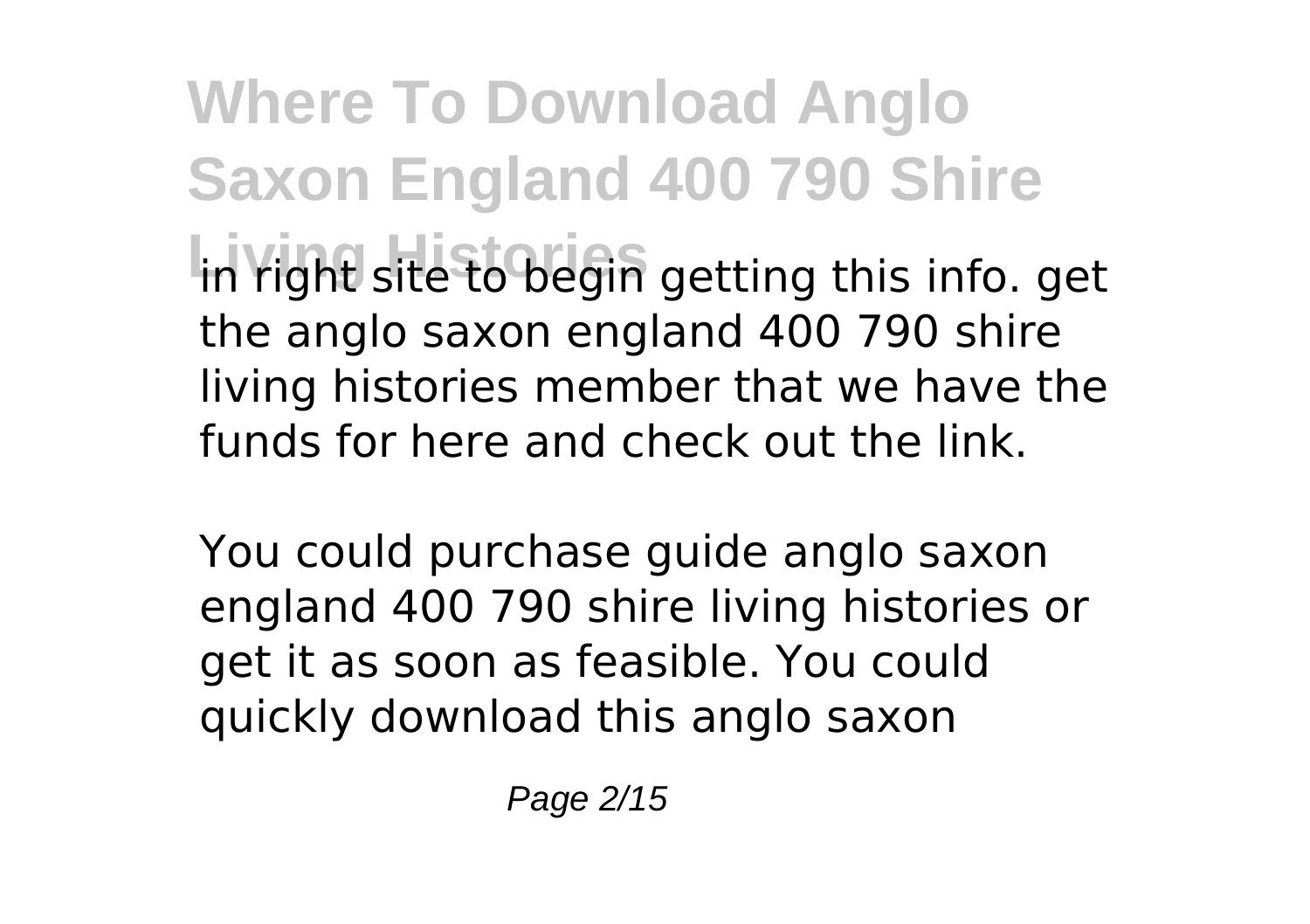**Where To Download Anglo Saxon England 400 790 Shire** england 400 790 shire living histories after getting deal. So, past you require the book swiftly, you can straight get it. It's appropriately categorically easy and appropriately fats, isn't it? You have to favor to in this look

It's easier than you think to get free Kindle books; you just need to know

Page 3/15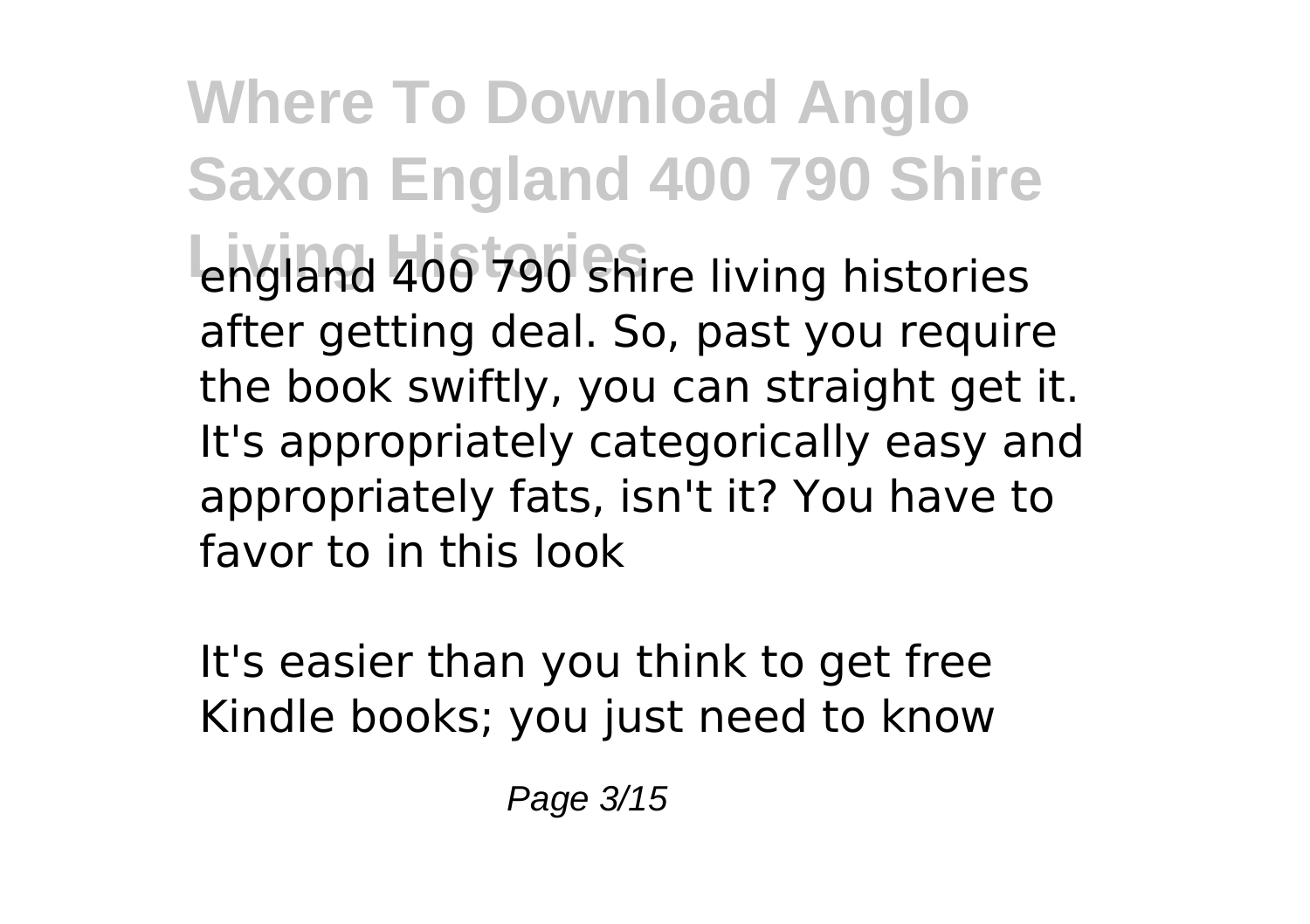**Where To Download Anglo Saxon England 400 790 Shire** where to look. The websites below are great places to visit for free books, and each one walks you through the process of finding and downloading the free Kindle book that you want to start reading.

### **Anglo Saxon England 400 790** Skipworth Anglo-Saxon is of Anglo-Saxon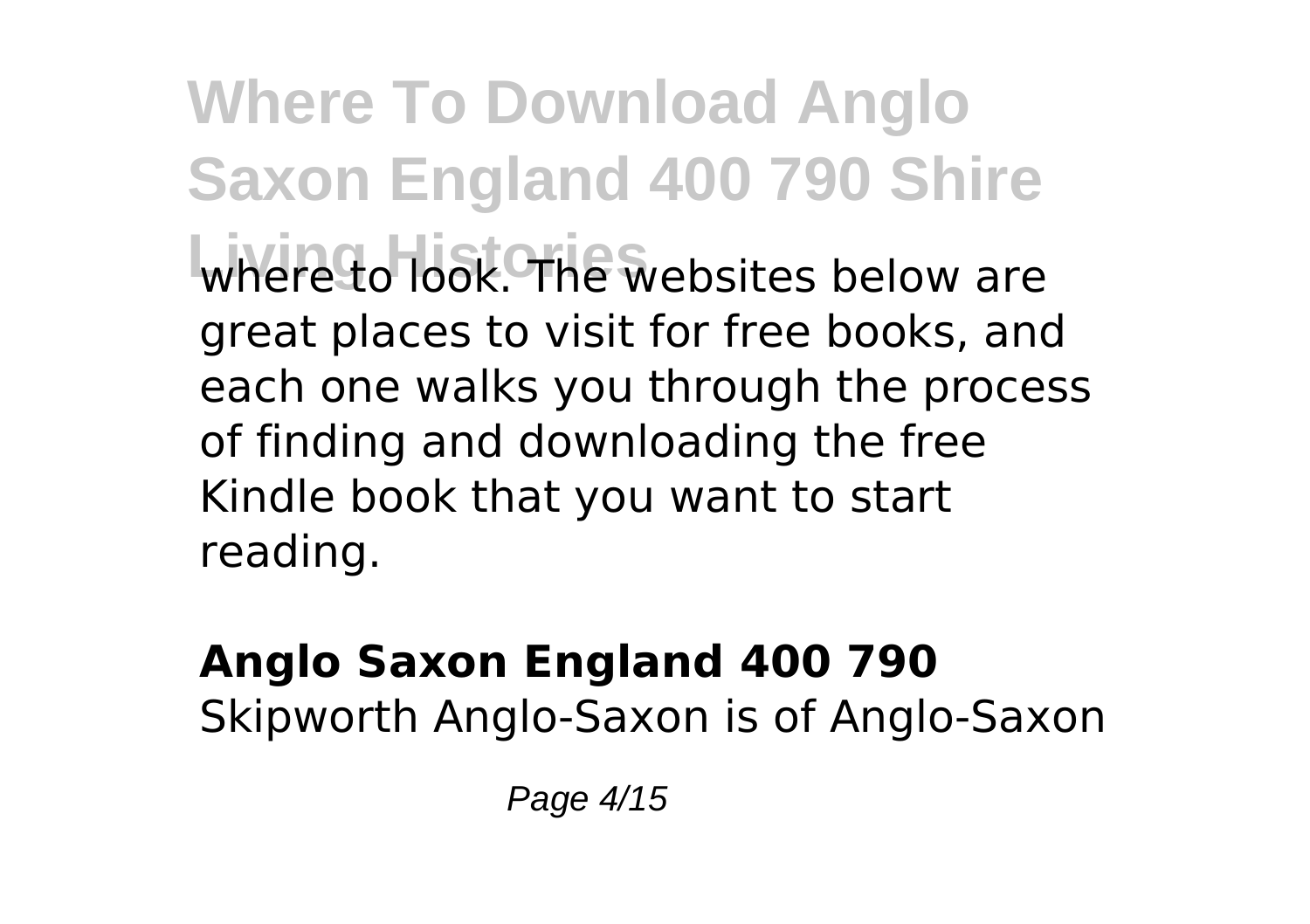**Where To Download Anglo Saxon England 400 790 Shire brigin, and is a locational name from** Skipwith in the East Riding of Yorkshire. The placename was recorded as "Schipewic" in the Domesday Book of 1086; as "Scipewiz" in the 1166 Pipe Rolls of the county; and as "Skipwith" in the 1291 Pipe Rolls, and derives from the Olde English pre 7th Century "sceap, scip", sheep, and "wic", outlying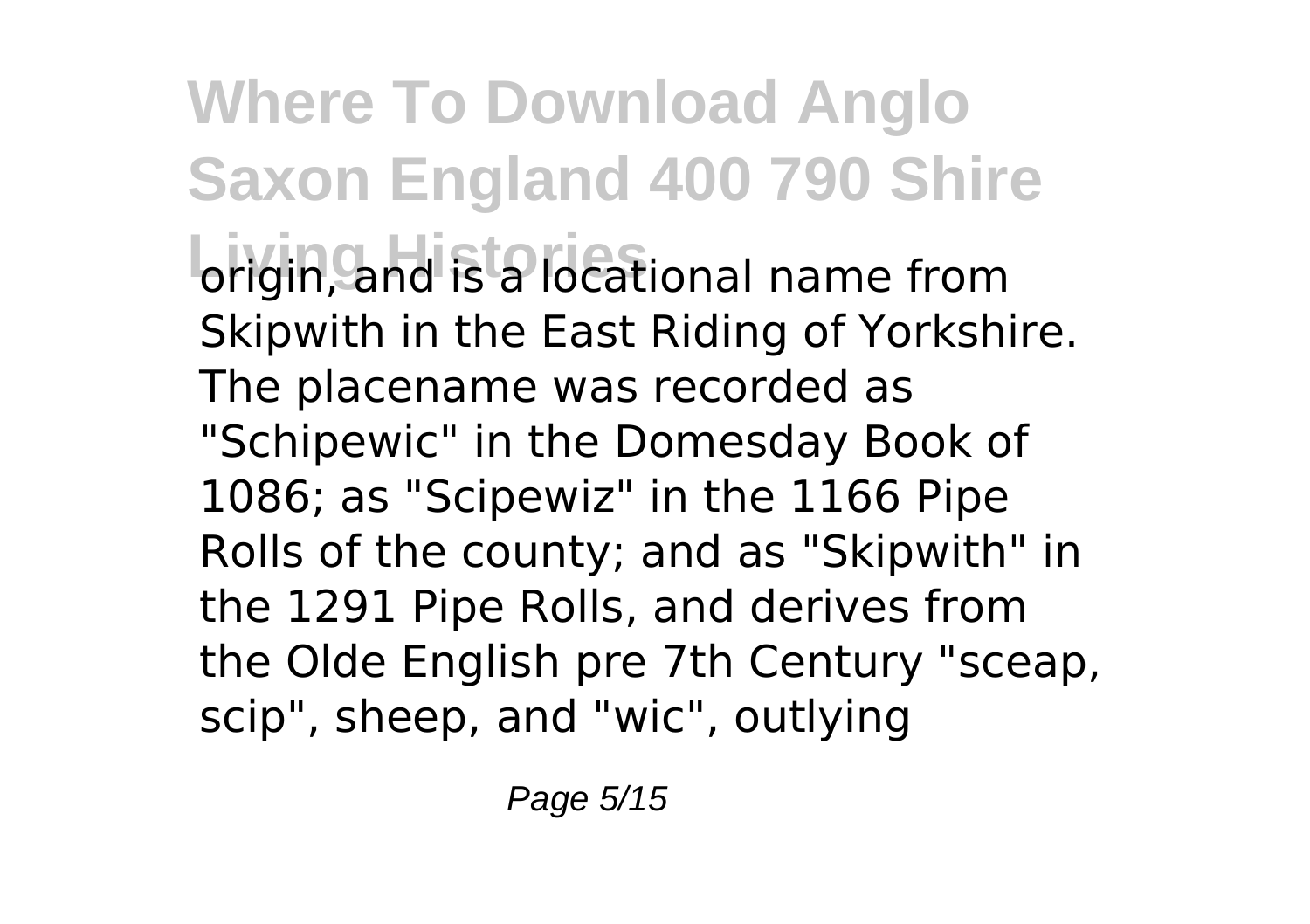**Where To Download Anglo Saxon England 400 790 Shire** settlement; hence<sup>s</sup>...

### **Anglo-Saxon Submitted Surnames - Behind the Name**

Terminology in detail. Britain is a political and geographic term which can refer to the United Kingdom of Great Britain and Northern Ireland, or the island of Great Britain.; Great Britain is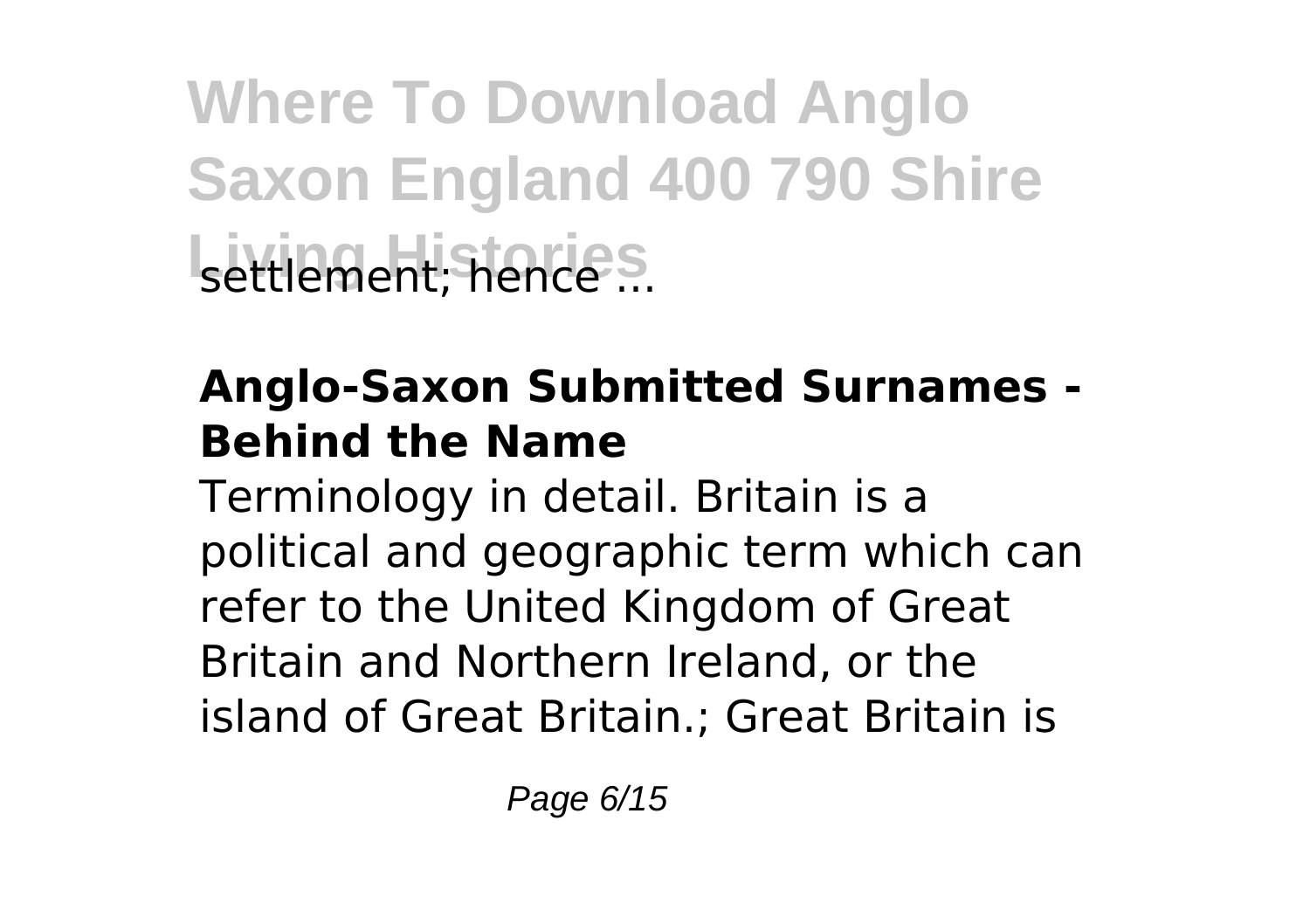**Where To Download Anglo Saxon England 400 790 Shire Living Histories** the largest island in Europe and the political union of three nations, these being:; England and Wales is a political and administrative term referring to the two home countries of England and Wales ...

## **Terminology of the British Isles - Wikipedia**

Page 7/15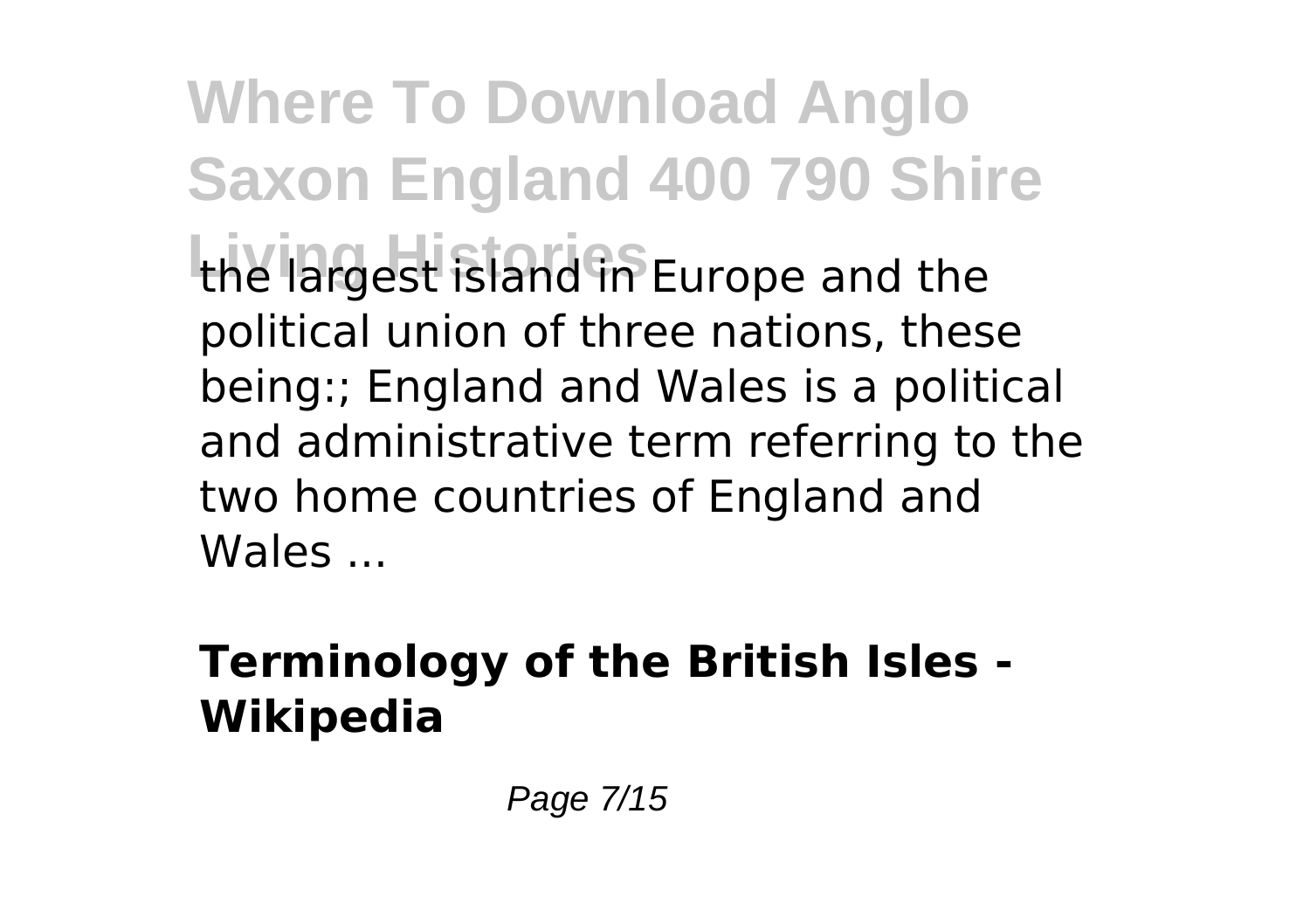## **Where To Download Anglo Saxon England 400 790 Shire**

**Living Histories** Tamworth (/ ˈ t æ m w ər θ /) is a market town and borough in Staffordshire, England, 14 miles (23 km) north-east of Birmingham and on the West Coast Main Line.The town borders North Warwickshire to the east and north, Lichfield to the north, south-west and west. The M6 Toll runs to the south of the town. It takes its name from the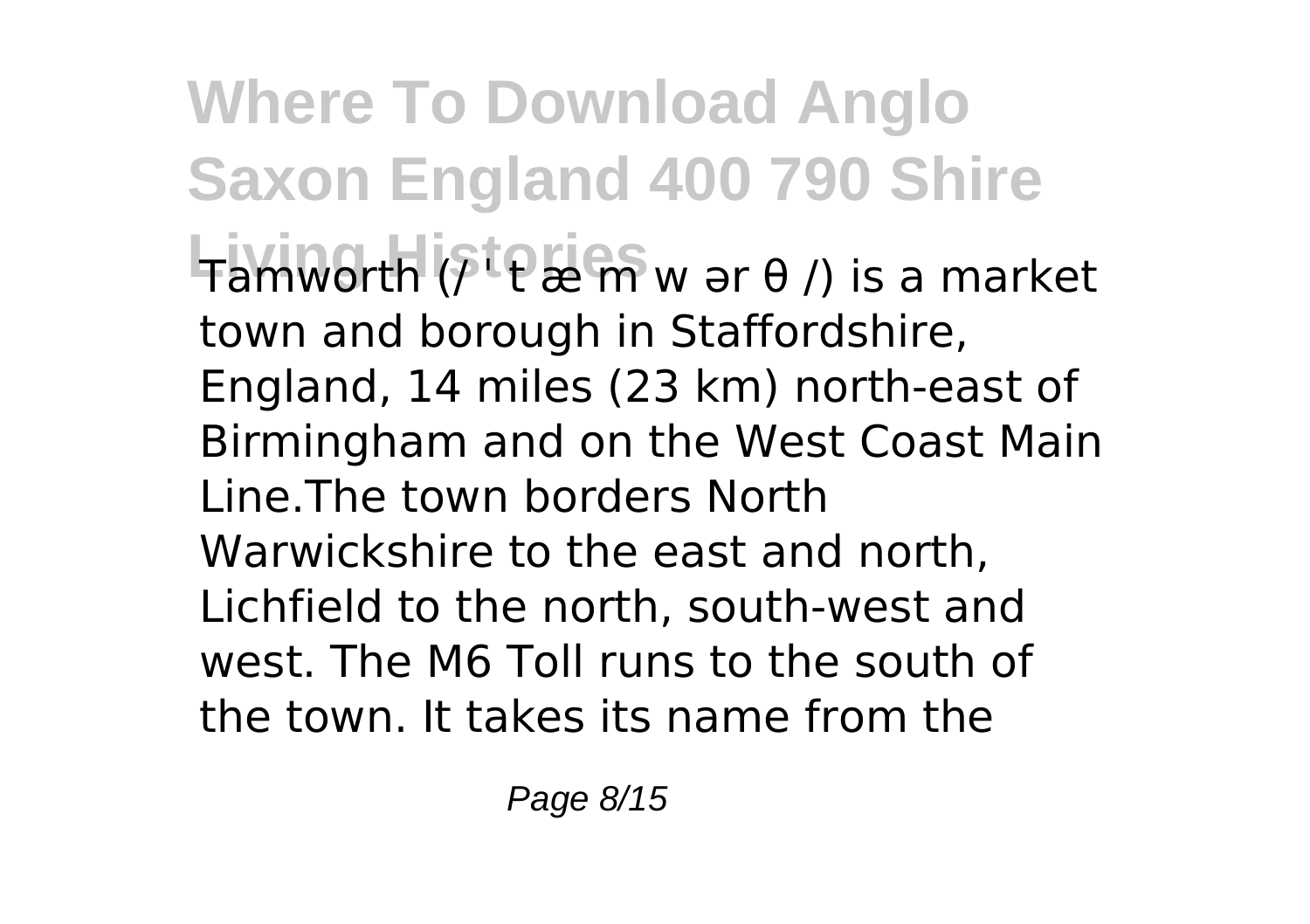**Where To Download Anglo Saxon England 400 790 Shire Living Histories** River Tame, which flows through it.

**Tamworth, Staffordshire - Wikipedia** c. 790 CE - c. 880 CE. Style E (also 'Oseberg' or 'Broa' style) of the Scandinavian animal ornamentation styles flourished between the late 8thand late 9th century CE. ... King Sweyn II of Denmark joins forces with Anglo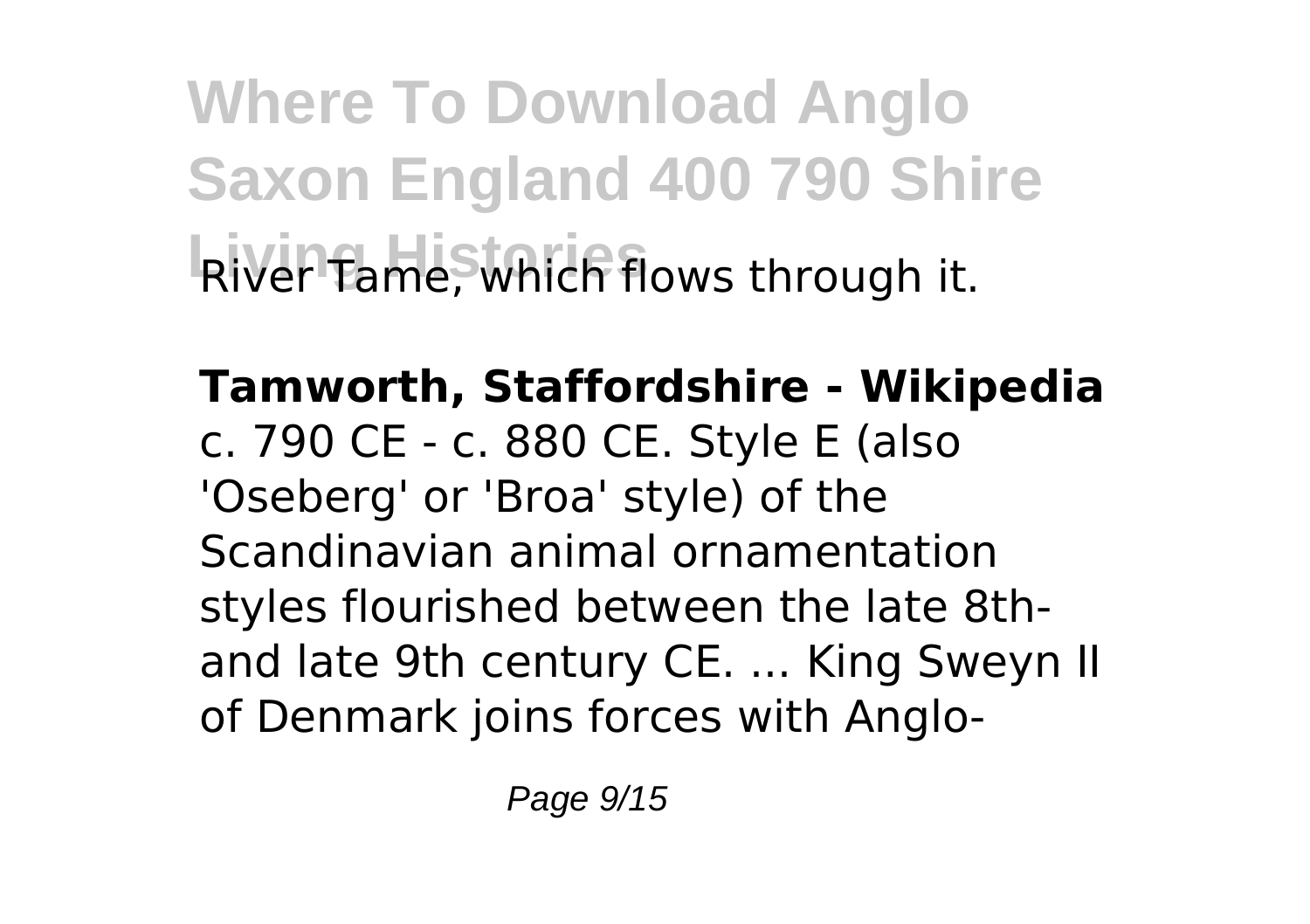**Where To Download Anglo Saxon England 400 790 Shire** Saxon rebels led by Hereward the Wake to threaten East Anglia in England. c. 1220 CE. The Prose Edda by Snorri Sturluson is ...

## **Vikings Timeline - World History Encyclopedia**

The 21 topic options cover both British and non-British history over a period

Page 10/15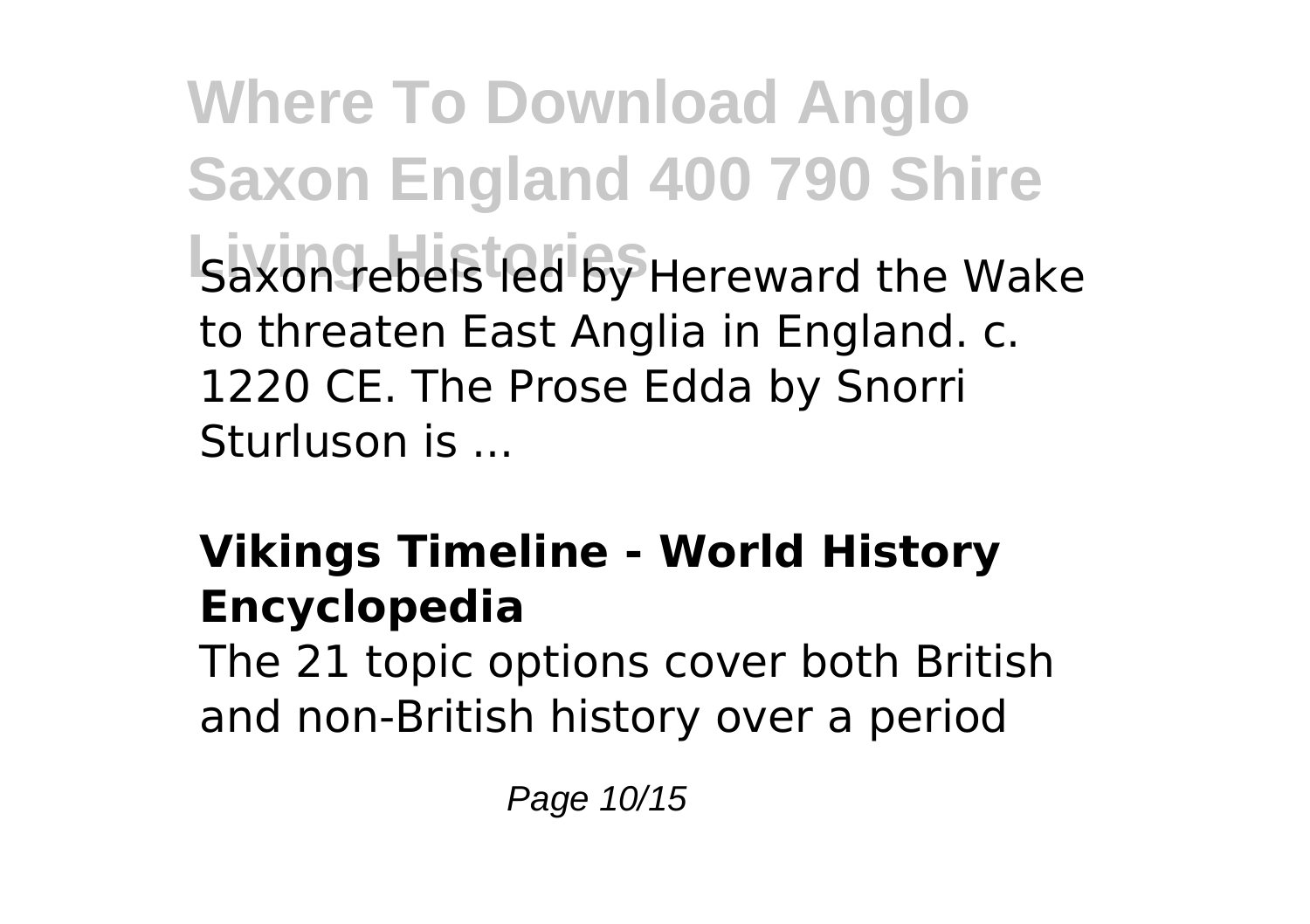**Where To Download Anglo Saxon England 400 790 Shire Living Histories** from the early Anglo-Saxons to the Arab Spring. The early Anglo-Saxons c. 400 — 800; The Viking age c. 790 — 1066; English government and the Church 1066—1216; The Church and medieval heresy c. 1100 — 1437; The Renaissance c. 1400 — c. 1600

#### **AS and A Level - History A - H105,**

Page 11/15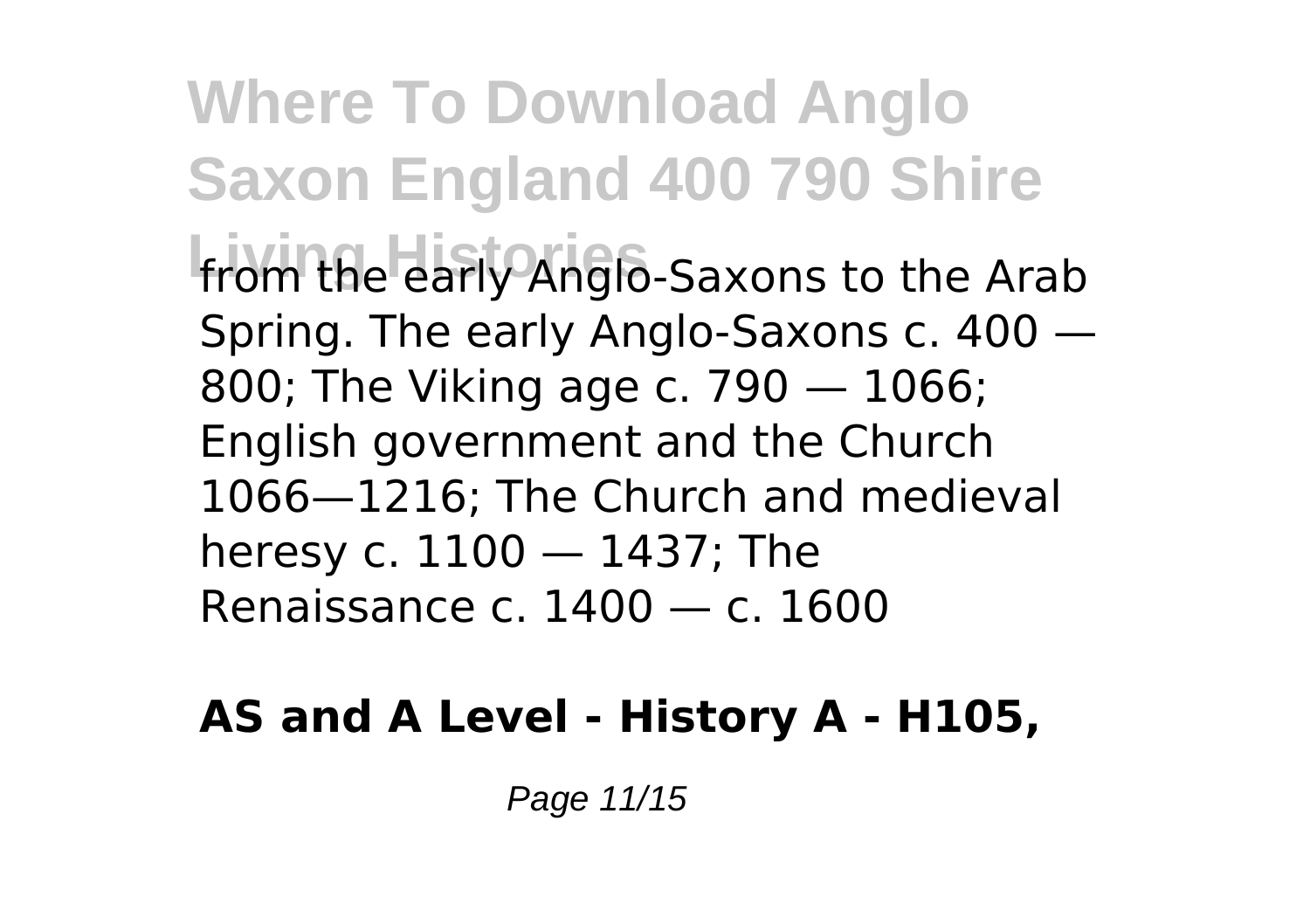## **Where To Download Anglo Saxon England 400 790 Shire Living Histories H505 (from 2015) - OCR** Pronunciation clear help?: case sensitive: see the pronunciation key for a guide on how to write the sounds; sounds can only be searched in names that have been assigned pronunciations \* is a wildcard that will match zero or more letters in the pronunciation example: \*lee matches names which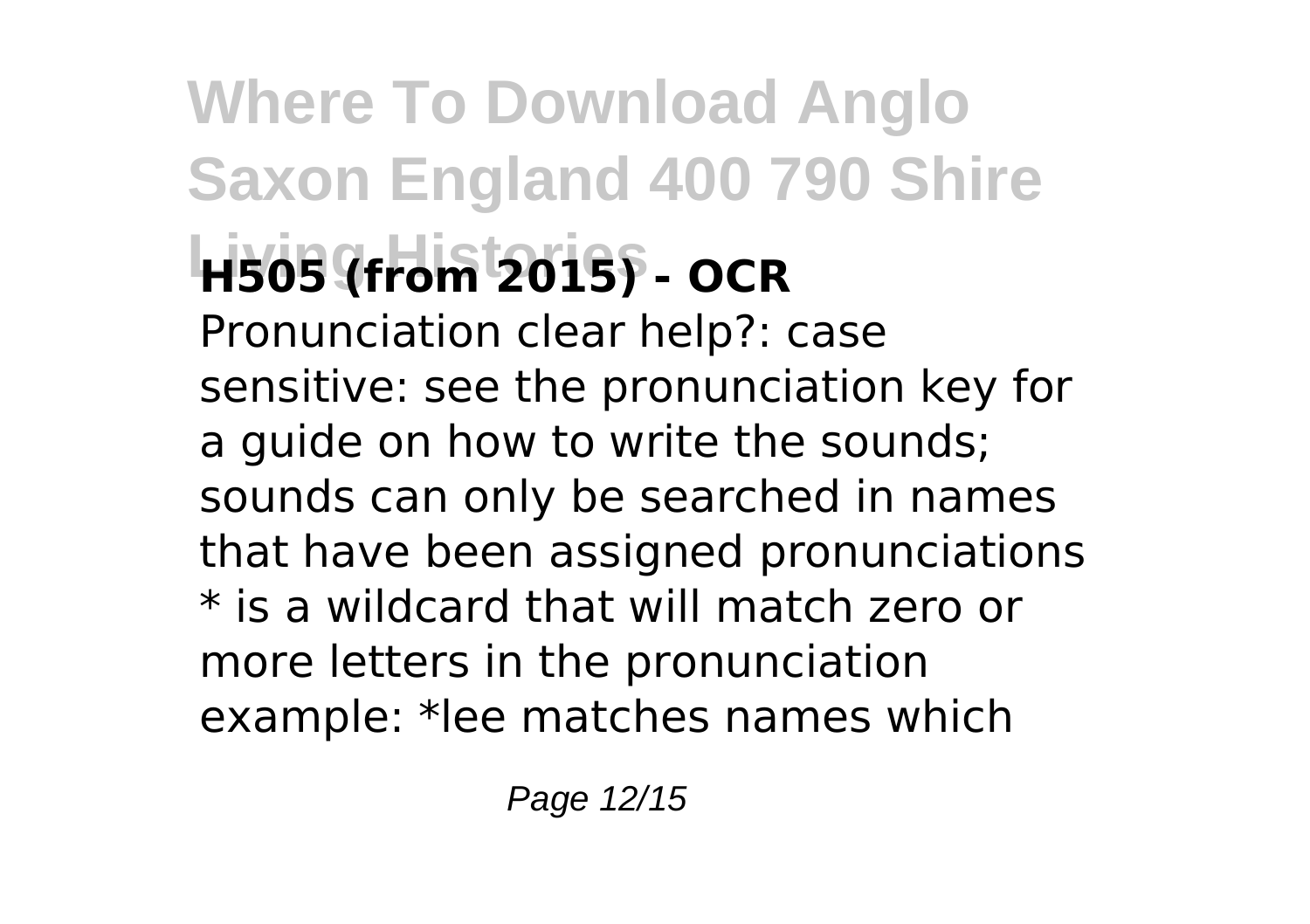**Where To Download Anglo Saxon England 400 790 Shire** end with the sound lee \_ is a wildcard that will match exactly one letter in the pronunciation

### **Vietnamese Surnames - Behind the Name**

Lowestoft, Suffolk, England Show on map. Kessingland site directly on the Suffolk coast; Three different pitching up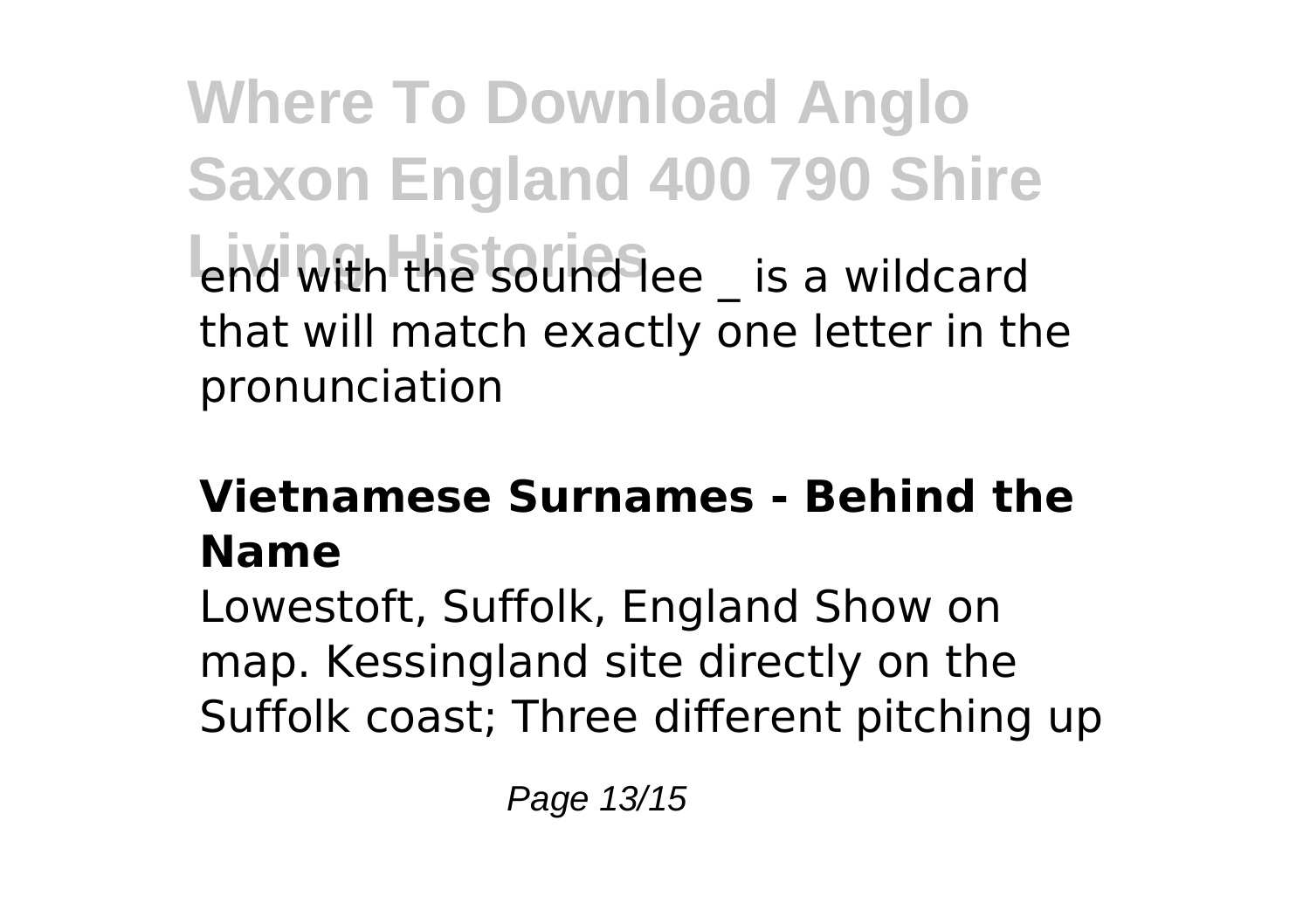**Where To Download Anglo Saxon England 400 790 Shire** areas over 28 acres ... dog-friendly site alongside a 400-year-old pub; A 20-minute drive from Southwold and the Norfolk Broads; ... West Stow Country Park and Anglo-Saxon village;

Copyright code:

Page 14/15